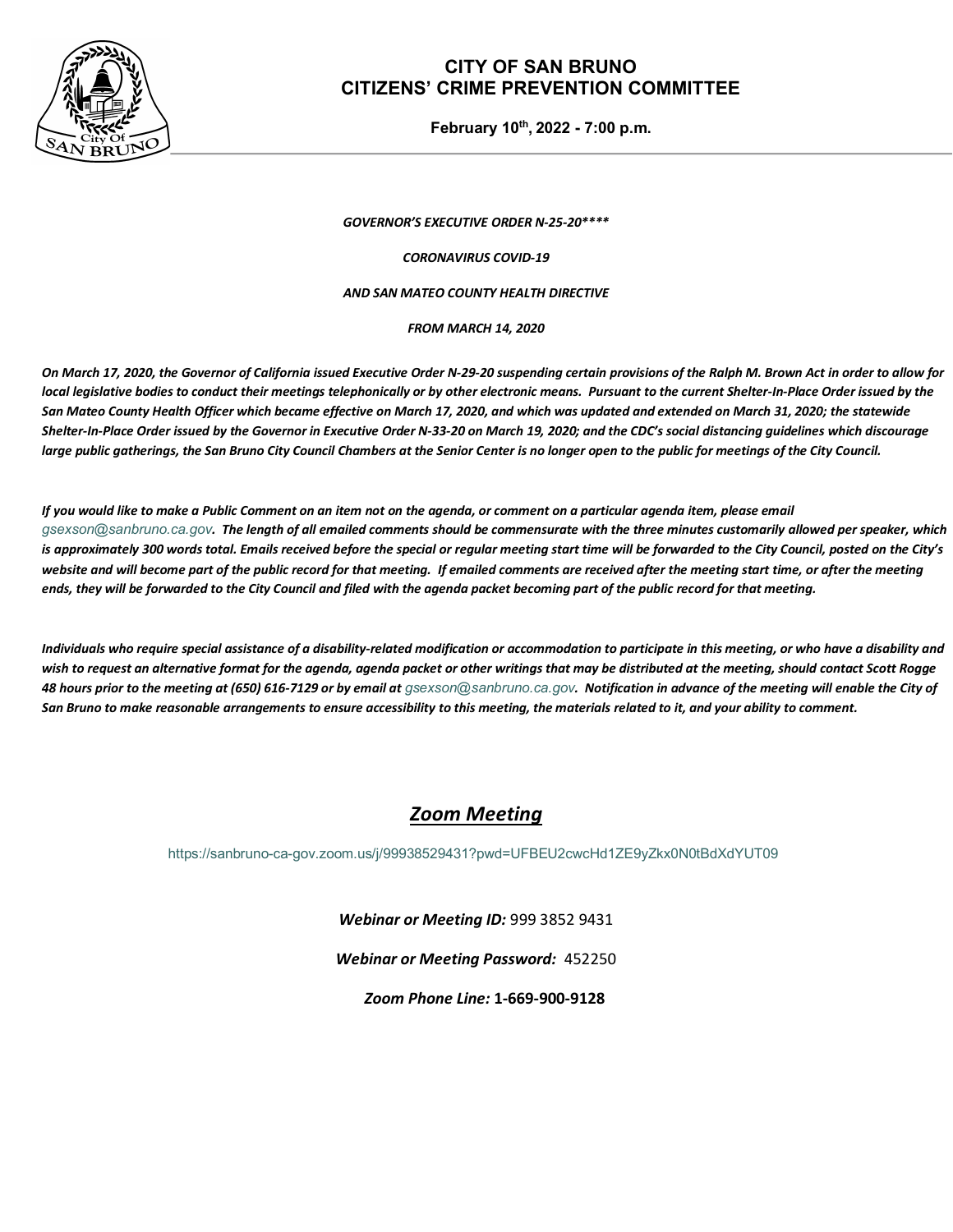

## **CITY OF SAN BRUNO CITIZENS CRIME PREVENTION COMMITTEE**

# **AGENDA**

## **Citizen Crime Prevention Meeting**

## **February 10th, 2022 - 7:00 p.m.**

#### **1. Call to Order**:

**NOTE:** This meeting will be taped, which will be kept at least 30 days after the minutes for this meeting have been approved.

**NOTE:** Due to Covid-19 this meeting will be conducted using ZOOM. Info on how the public can participate is listed above.

#### **2. Attendance:** (quorum = 4)

• **ROLL CALL:** Robert Riechel, Deanna Robinson, Peter Carey, Linda Boscono, Rhonda Boone, Rich Wong, Chad Keele

#### **3. Approval of Minutes:**

Action: Vote on approving January meeting minutes.

#### **4. Public Comment on items not on the agenda**

**Note:** The State's Brown Act prohibits discussing or acting upon any matter not on the agenda pursuant to State Law. It is the Committee's policy to refer matters raised in this forum to committee member(s) or the SBPD for review and/or action where appropriate or to place the item on an agenda for a future meeting.

#### **5. Presentations:**

**6. Communications & Announcements**:

#### **7. Staff Reports (SBPD Officer Sexson)**:

#### **8. Committee Business:**

#### 8.1. **Follow-up on open items from last meeting**

• Pickup of hardcopy materials from Deanna

#### 8.2. **Neighborhood Watch Communities**

- Public Comments:
	- **o** Neighborhood Watch Block Captain updates
	- Current NHW Groups
		- **o** 11 groups active
		- **o** Shelter Creek update
		- **o** Map